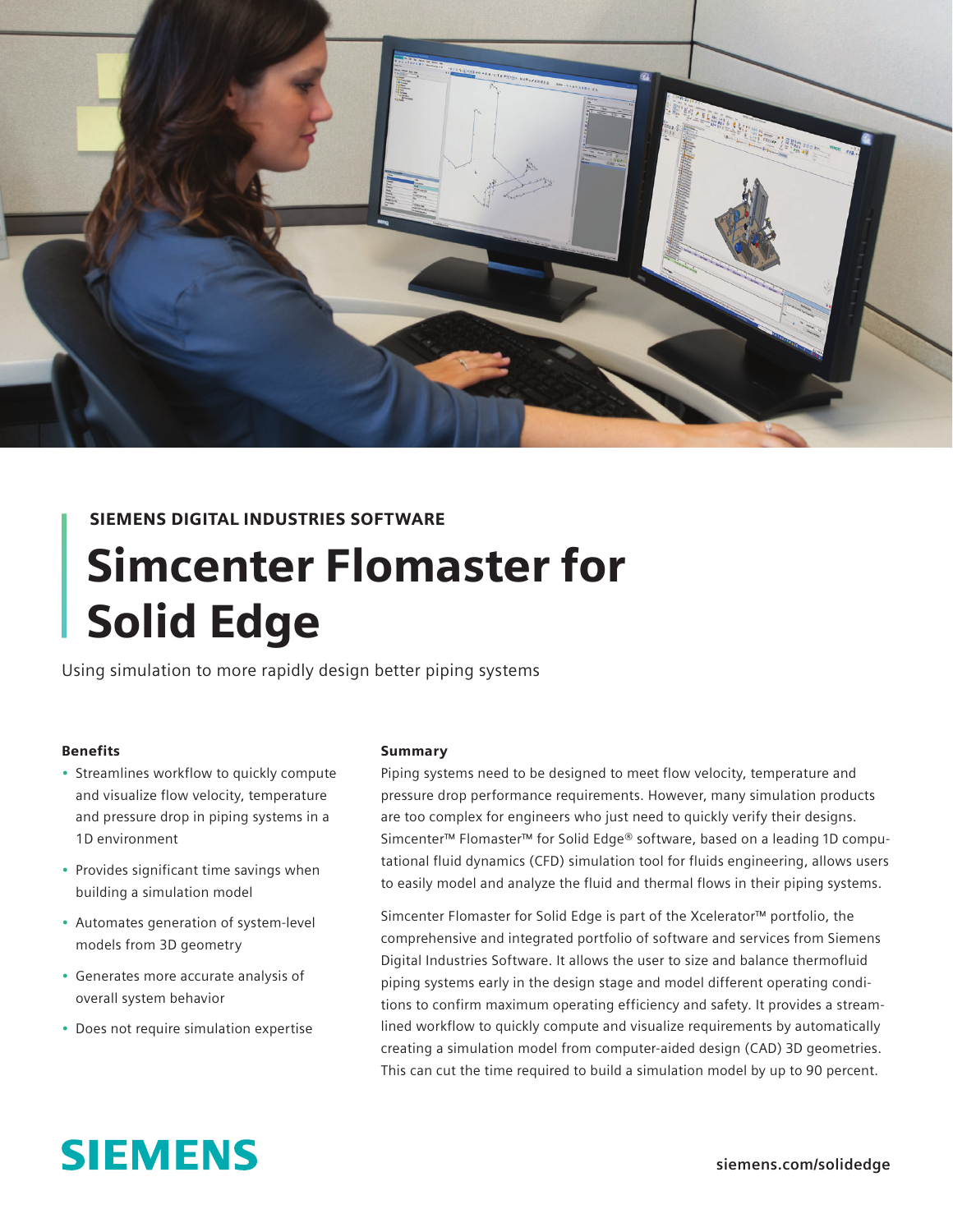#### Features

- Best-in-class thermofluid simulation for mainstream market
- Superior flow balancing capability
- Automated model creation and workflow based on 3D CAD geometry
- Easy for novice users yet provides advanced capabilities for experts



With built-in wizards, Simcenter Flomaster for Solid Edge is easy for novices to use, yet it is also appropriate for simulation experts with its advanced capabilities such as simulation of rapid dynamic events and pressure surge.

## First in industry to automatically extract 3D geometries

Using Simcenter Flomaster for Solid Edge automates the generation of systemlevel models directly from 3D geometry. The user simply abstracts the 3D geometry in Solid Edge and the simulation model is automatically created and ready to run in Simcenter Flomaster for Solid Edge. Static and dynamic analyses can be performed on the model to evaluate the piping system's performance. Analyses include dynamic system behavior and sizing of components. With a dedicated optional module, CAD geometry in the form of a .pcf file can also be used to automatically create the simulation model.

### Use of digital twin improves efficiency and safety

Solid Edge solutions enable you to create a digital twin early in the project that helps you understand the cost and safety implications of design decisions. This digital twin may be re-used throughout the engineering phase from early design sizing to detailed investigation of different operating conditions and scenarios.

## Extending value

The Solid Edge portfolio is an integrated set of powerful, comprehensive and accessible tools that advance all aspects of the product development process. Solid Edge addresses today's complexity challenges with automated digital solutions that cultivate creativity and collaboration.